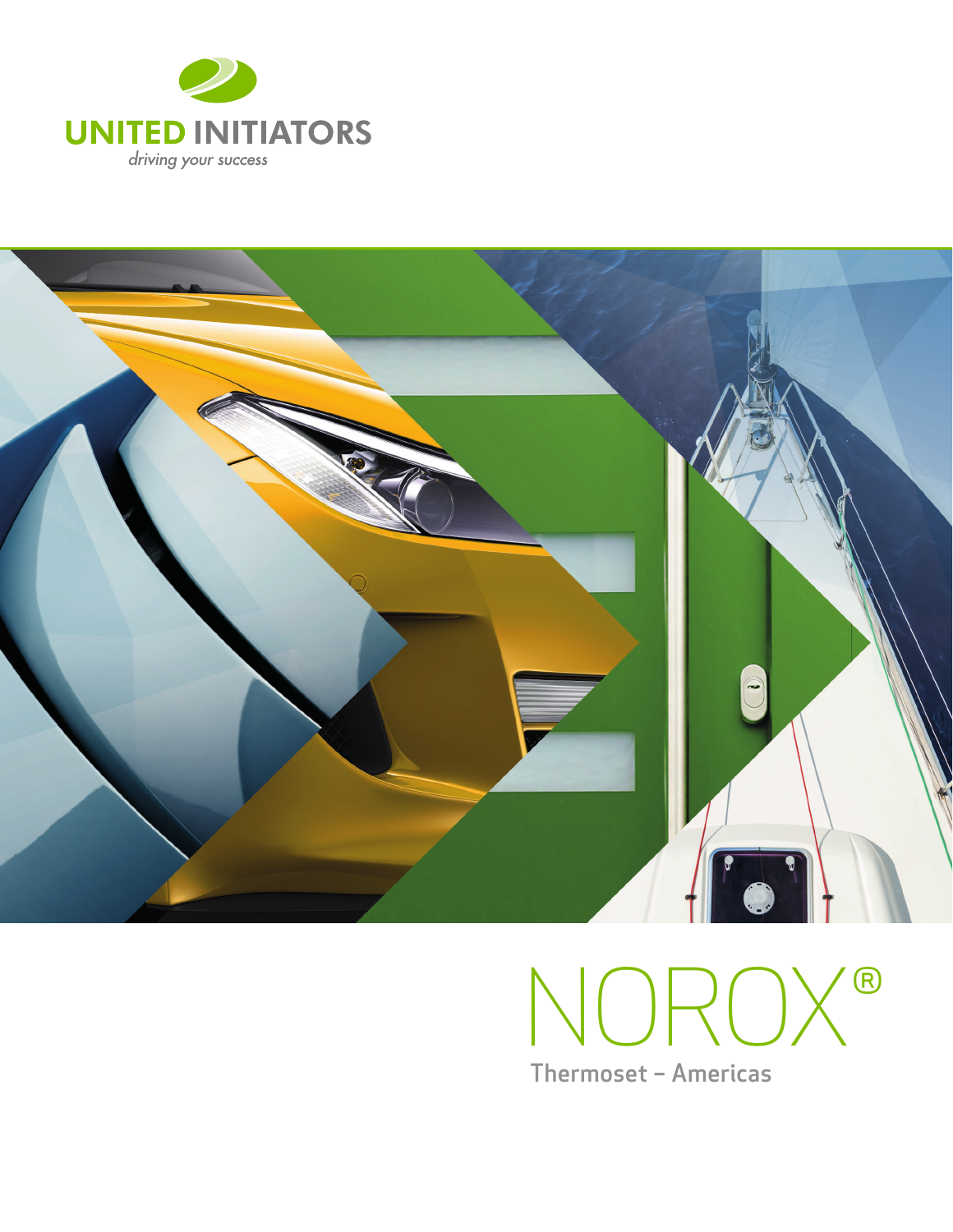|                                                      |                                                                                    |      |                     | Reconnizase                             |                |                 | Engineered Stone<br>Successic.com.<br>Cuttured Marble<br>Closed Mobins<br>Politicans<br>RTM vacuumi<br>Cured Inplace<br>SPOINT RESIDES<br>Continuous la<br>Casting/Will<br>Puttrysion<br>ChemicalA<br>BodyFilet<br>Handlay<br>Gercats<br><b>PITA</b> |                 |                 |                                        |  |           |                 |           |                 |  |           |                         |                        |                         |  |
|------------------------------------------------------|------------------------------------------------------------------------------------|------|---------------------|-----------------------------------------|----------------|-----------------|------------------------------------------------------------------------------------------------------------------------------------------------------------------------------------------------------------------------------------------------------|-----------------|-----------------|----------------------------------------|--|-----------|-----------------|-----------|-----------------|--|-----------|-------------------------|------------------------|-------------------------|--|
|                                                      |                                                                                    |      |                     |                                         |                |                 |                                                                                                                                                                                                                                                      |                 |                 |                                        |  |           |                 |           |                 |  |           |                         |                        |                         |  |
| <b>KETONE PEROXIDES</b>                              |                                                                                    | $\%$ | $\frac{9}{6}$       | $ \hat{F}/\hat{C} $ $ \hat{F}/\hat{C} $ |                |                 |                                                                                                                                                                                                                                                      |                 |                 | <b>AMBIENT</b>                         |  |           |                 |           | <b>ELEVATED</b> |  |           |                         | <b>HIGH</b>            |                         |  |
| Methyl ethyl ketone peroxides - CAS No 1338-23-4     |                                                                                    |      |                     |                                         |                |                 |                                                                                                                                                                                                                                                      |                 |                 |                                        |  |           |                 |           |                 |  |           |                         |                        |                         |  |
| NOROX®MEKP-925H                                      | High dimer, lowest H2O2 available, designed for VE resins & gelcoats, less foaming | 8.9  |                     | 86/30                                   | 140/60         | $\bullet$       |                                                                                                                                                                                                                                                      |                 | O               | $\bullet$                              |  | $\bullet$ | $\bullet$       | $\bullet$ |                 |  |           |                         |                        | $\bullet$               |  |
| NOROX®MEKP-925                                       | High dimer for VE & IsoUPR, higher peak exotherm, more thorough cure               | 8.9  |                     | 86/30                                   | 140/60         | $\bullet$       | $\bullet$                                                                                                                                                                                                                                            | $\bullet$       | $\bullet$       | $\bullet$                              |  | $\bullet$ | $\bullet$       | $\bullet$ |                 |  |           |                         |                        | $\bullet$               |  |
| NOROX®MEKP-950                                       | Medium gel time for low HAP gel coats                                              | 8.9  |                     | 86/30                                   | 140/60         | $\bullet$       | $\bullet$                                                                                                                                                                                                                                            | $\bullet$       | O               | $\bullet$                              |  | $\bullet$ | $\bullet$       | $\bullet$ |                 |  |           |                         |                        | $\bullet$               |  |
| NOROX®MEKP-9H                                        | Longer gel time but same gel-to-cure time as MEKP-9; best for gel coat             | 8.9  |                     | 86/30                                   | 140/60         | $\bullet$       | O                                                                                                                                                                                                                                                    | $\bullet$       |                 | $\bullet$                              |  | $\bullet$ | $\bullet$       | $\bullet$ |                 |  |           |                         |                        | $\bullet$               |  |
| NOROX®MEKP-9                                         | Medium gel time, general purpose use                                               | 8.9  |                     | 86/30                                   | 140/60         |                 |                                                                                                                                                                                                                                                      |                 |                 | $\bullet$                              |  | $\bullet$ | $\bullet$       | $\bullet$ |                 |  |           |                         |                        | $\bullet$               |  |
| NOROX®MEKP-900                                       | Fast gel time, general purpose lamination                                          | 8.9  |                     | 86/30                                   | 140/60         | $\bullet$       | $\bullet$                                                                                                                                                                                                                                            | $\bullet$       | <b>NR</b>       | $\bullet$                              |  | <b>NR</b> | $\bullet$       | <b>NR</b> |                 |  |           |                         |                        | $\bullet$               |  |
| NOROX®MEKP-30                                        | Diluted MEKP-9, best used for when more volume is needed for metering equipment    | 5.5  |                     | 86/30                                   | 140/60         | NR <sup>2</sup> | NR <sup>2</sup>                                                                                                                                                                                                                                      | NR <sup>2</sup> | <b>NR</b>       | NR <sup>2</sup>                        |  | <b>NR</b> | NR <sup>2</sup> | <b>NR</b> |                 |  |           |                         |                        | NR <sup>2</sup>         |  |
| NOROX®MEKP-30 HD                                     | Diluted MEKP-925, best used for more accurate metering in filled systems           | 5.5  |                     | 86/30                                   | 140/60         | NR <sup>2</sup> | NR <sup>2</sup>                                                                                                                                                                                                                                      | NR <sup>2</sup> | NR              | NR <sup>2</sup>                        |  | <b>NR</b> | NR <sup>2</sup> | <b>NR</b> |                 |  |           |                         |                        | NR <sup>2</sup>         |  |
| NOROX® KP 900 LE                                     | 9/TBHP BLEND for exotherm control without sacrificing gel time                     | 8.9  |                     | 86/30                                   | 140/60         | $\bullet$       | $\bullet$                                                                                                                                                                                                                                            | $\bullet$       | NR.             | $\bullet$                              |  | $\bullet$ | $\bullet$       | <b>NR</b> |                 |  |           |                         |                        | <b>NR</b>               |  |
| NOROX®FS100/9                                        | Fastest gel time, medium cure; winter use                                          | 8.9  |                     | 86/30                                   | 140/60         | $\bullet$       |                                                                                                                                                                                                                                                      | $\bullet$       | <b>NR</b>       | <b>NR</b>                              |  | <b>NR</b> | $\bullet$       | <b>NR</b> |                 |  |           |                         |                        | <b>NR</b>               |  |
| NOROX®TLC-88                                         | MEKP-925H blend with TBPB, faster cure, higher peak exotherm                       | 8.8  |                     | 86/30                                   | 140/60         | $\bullet$       | $\bullet$                                                                                                                                                                                                                                            | $\bullet$       | <b>NR</b>       | $\bullet$                              |  | $\bullet$ | $\bullet$       | $\bullet$ |                 |  |           |                         |                        | $\bullet$               |  |
| Acetylacetone peroxides - CAS No 37187-22-7          |                                                                                    |      |                     |                                         |                |                 |                                                                                                                                                                                                                                                      |                 |                 |                                        |  |           |                 |           |                 |  |           |                         |                        |                         |  |
| NOROX®PD-40                                          | Standard AAP                                                                       | 4.1  |                     | 77/25                                   | 140/60         | $\bullet$       |                                                                                                                                                                                                                                                      | $\bullet$       | NR <sup>1</sup> | $\bullet$                              |  | $\bullet$ |                 | $\bullet$ |                 |  |           |                         |                        | $\bullet$               |  |
| NOROX® AZOX                                          | Improved AAP for more consistent application                                       | 4.5  |                     | 86/30                                   | 140/60         | $\bullet$       | $\bullet$                                                                                                                                                                                                                                            | $\bullet$       | NR <sup>1</sup> | $\bullet$                              |  | $\bullet$ | $\bullet$       | $\bullet$ |                 |  |           | $\bullet$               |                        | $\bullet$               |  |
| NOROX® AMP-20                                        | AAP/MEKP blend for faster cure in thinner laminates without large gel time change  | 7.9  |                     | 77/25                                   | 140/60         | $\bullet$       | $\bullet$                                                                                                                                                                                                                                            | $\bullet$       | NR <sup>1</sup> | $\bullet$                              |  | $\bullet$ | $\bullet$       | $\bullet$ |                 |  |           |                         |                        | $\bullet$               |  |
| NOROX®AMP-50                                         | AAP/MEKP blend for faster cure in thinner laminates                                | 6.5  |                     | 77/25                                   | 140/60         | $\bullet$       |                                                                                                                                                                                                                                                      | $\bullet$       | NR <sup>1</sup> | $\bullet$                              |  | $\bullet$ | $\bullet$       | $\bullet$ |                 |  |           | $\qquad \qquad \bullet$ |                        | $\bullet$               |  |
| NOROX®RTM-12                                         | Long gel time, moderate cure and peak for VRTM                                     | 4.7  |                     | 86/30                                   | 131/55         | ٠               | O                                                                                                                                                                                                                                                    | $\bullet$       | NR <sup>1</sup> |                                        |  | $\bullet$ |                 | $\bullet$ |                 |  |           | $\bullet$               |                        | $\bullet$               |  |
| NOROX® SHP-90                                        | AAP/TBPB blend for more heat, faster cure                                          | 4.5  |                     | 86/30   131/55                          |                | $\bullet$       | $\bullet$                                                                                                                                                                                                                                            | $\bullet$       | NR <sup>1</sup> | $\bullet$                              |  | $\bullet$ | $\bullet$       | $\bullet$ |                 |  |           |                         |                        | $\bullet$               |  |
| NOROX® SHP-40                                        | Diluted SHP-90                                                                     | 3.6  |                     | 86/30                                   | 131/55         | $\bullet$       |                                                                                                                                                                                                                                                      |                 |                 |                                        |  |           |                 | $\bullet$ |                 |  |           |                         |                        |                         |  |
| NOROX®FC-100                                         | AAP with improved cure performance                                                 | 4.5  |                     | 86/30                                   | 131/55         | $\bullet$       | $\bullet$                                                                                                                                                                                                                                            | $\bullet$       | NR <sup>1</sup> | $\begin{array}{c} \bullet \end{array}$ |  | $\bullet$ | $\bullet$       | $\bullet$ |                 |  |           | $\bullet$               |                        | $\qquad \qquad \bullet$ |  |
| NOROX®750                                            | AAP/CHP blend for fast cure, controlled exotherm                                   | 5.6  |                     | 86/30                                   | 140/60         | $\bullet$       | $\bullet$                                                                                                                                                                                                                                            | $\bullet$       | NR <sup>1</sup> | $\bullet$                              |  | $\bullet$ | $\bullet$       | $\bullet$ |                 |  |           |                         |                        | $\bullet$               |  |
| NOROX®757                                            | Diluted 750 for more accurate metering                                             | 3.5  |                     | 86/30                                   | 140/60         |                 |                                                                                                                                                                                                                                                      |                 |                 |                                        |  |           |                 | $\bullet$ |                 |  |           |                         |                        | $\bullet$               |  |
| NOROX® CHAP-21                                       | AAP/CHP blend for RTM moderate gel time, fast cure, controlled exotherm            | 7.0  |                     | 86/30                                   | 140/60         | $\bullet$       |                                                                                                                                                                                                                                                      |                 | NR <sup>1</sup> | $\bullet$                              |  | $\bullet$ | $\bullet$       | $\bullet$ |                 |  |           | $\bullet$               |                        | $\bullet$               |  |
|                                                      | Ketone Peroxides Blend - CAS No 1338-23-4 & CAS No 12262-58-7                      |      |                     |                                         |                |                 |                                                                                                                                                                                                                                                      |                 |                 |                                        |  |           |                 |           |                 |  |           |                         |                        |                         |  |
| NOROX®MEC-EX                                         | Fast gel & cure as compared to MEKP; developed for low temperature gel & cure      | 8.9  |                     | 86/30                                   | 140/60         |                 | $\bullet$                                                                                                                                                                                                                                            | $\bullet$       | <b>NR</b>       | $\bullet$                              |  |           |                 |           |                 |  |           |                         |                        |                         |  |
| NOROX <sup>®</sup> MEC                               | Cures well in thin film, not affected by temperature change as much as MEKP        | 8.9  |                     | 86/30 140/60                            |                |                 |                                                                                                                                                                                                                                                      |                 | .               |                                        |  |           |                 |           |                 |  |           |                         |                        |                         |  |
| Methyl isobutyl ketone peroxides - CAS No 37206-20-5 |                                                                                    |      |                     |                                         |                |                 |                                                                                                                                                                                                                                                      |                 |                 |                                        |  |           |                 |           |                 |  |           |                         |                        |                         |  |
| NOROX® PULCAT CMB                                    | Fast gel & cure as compared to MEKP; developed for low temperature gel & cure      | 8,9  |                     | 86/30 140/60                            |                |                 |                                                                                                                                                                                                                                                      |                 |                 |                                        |  |           |                 |           |                 |  | $\bullet$ | $\bullet$               | $\bullet$              |                         |  |
| NOROX® PULCAT CWM                                    | Blend with MEKP-925 for faster start in continuous panel production                | 8.9  |                     |                                         | 86/30 >140/60  |                 |                                                                                                                                                                                                                                                      |                 |                 |                                        |  | $\bullet$ |                 |           |                 |  |           |                         |                        |                         |  |
| tert Butyl Hydroperoxide - CAS No 75-91-2            |                                                                                    |      |                     |                                         |                |                 |                                                                                                                                                                                                                                                      |                 |                 |                                        |  |           |                 |           |                 |  |           |                         |                        |                         |  |
| NOROX®TBHP                                           | 70% aqueous solution; convenient source of free radicals when water is present     | 12.5 | 70                  |                                         | 86/30 >176/80  |                 |                                                                                                                                                                                                                                                      |                 |                 |                                        |  |           |                 |           |                 |  |           |                         |                        | $\bullet$               |  |
| Dicumyl peroxides - CAS No 80-43-3                   |                                                                                    |      |                     |                                         |                |                 |                                                                                                                                                                                                                                                      |                 |                 |                                        |  |           |                 |           |                 |  |           |                         |                        |                         |  |
| NOROX <sup>®</sup> DCP                               | An excellent source of free radical above 302°F/150°C for SMC/BMC use              | 5.9  | 99                  |                                         | 86/30 > 158/70 |                 |                                                                                                                                                                                                                                                      |                 |                 |                                        |  |           |                 |           |                 |  |           |                         | $\bullet$<br>$\bullet$ |                         |  |
| <b>HYDROPEROXIDES</b>                                |                                                                                    |      |                     |                                         |                |                 |                                                                                                                                                                                                                                                      |                 |                 |                                        |  |           |                 |           |                 |  |           |                         |                        |                         |  |
| Cumyl hydroperoxides - CAS No 80-15-9                |                                                                                    |      |                     |                                         |                |                 |                                                                                                                                                                                                                                                      |                 |                 |                                        |  |           |                 |           |                 |  |           |                         |                        |                         |  |
| NOROX <sup>®</sup> CHP                               | 80-85%, low exotherm temperature for thicker laminates                             | 8.5  | 80-85               |                                         | 86/30 >169/76  | $\bullet$       | $\bullet$                                                                                                                                                                                                                                            | $\bullet$       | <b>NR</b>       |                                        |  | $\bullet$ | $\bullet$       |           |                 |  |           |                         | $\bullet$              | $\bullet$               |  |
| NOROX®CHP-90                                         | High assay CHP, low exotherm for thicker parts                                     | 9.0  | 86-90 86/30 >169/76 |                                         |                | $\bullet$       | $\bullet$                                                                                                                                                                                                                                            | $\bullet$       | ${\sf NR}$      |                                        |  | $\bullet$ | $\bullet$       |           |                 |  |           |                         | $\bullet$              | $\bullet$               |  |
| NOROX®CHM-50                                         | Promoted CHP for fast curing of some VE resins                                     | 4.5  |                     | 86/30                                   | 140/60         |                 | O                                                                                                                                                                                                                                                    |                 | <b>NR</b>       |                                        |  |           | $\bullet$       | $\bullet$ |                 |  |           |                         |                        | $\bullet$               |  |
| NOROX <sup>®</sup> MCP                               | Lower exotherm temperature, longer gel & cure than MCP-21; for thicker laminates   | 8.8  |                     | 86/30                                   | 140/60         | $\bullet$       | $\bullet$                                                                                                                                                                                                                                            | $\bullet$       | ${\sf NR}$      |                                        |  | $\bullet$ | $\bullet$       | $\bullet$ |                 |  | $\bullet$ |                         |                        | $\bullet$               |  |
| NOROX®MCP-21                                         | Lower exotherm temperature, longer gel & cure than MCP-75; for thicker laminates   | 8.9  |                     | 86/30                                   | 140/60         | $\bullet$       | $\bullet$                                                                                                                                                                                                                                            | $\bullet$       | <b>NR</b>       |                                        |  | $\bullet$ | $\bullet$       | $\bullet$ |                 |  | $\bullet$ |                         |                        | $\bullet$               |  |
| NOROX®MCP-75                                         | Lower exotherm temperature, long gel time, good final cure; for thicker laminates  | 8.9  |                     | 86/30                                   | 140/60         | $\bullet$       | $\bullet$                                                                                                                                                                                                                                            | $\bullet$       | $\bullet$       |                                        |  | $\bullet$ | $\bullet$       | $\bullet$ |                 |  | $\bullet$ |                         |                        | $\bullet$               |  |
| NOROX <sup>®</sup> HDP                               | High dimer version of MCP                                                          | 8.9  |                     | 86/30                                   | 140/60         | $\bullet$       | O                                                                                                                                                                                                                                                    | $\bullet$       | <b>NR</b>       |                                        |  | $\bullet$ | $\bullet$       | $\bullet$ |                 |  | $\bullet$ |                         |                        | $\bullet$               |  |
| NOROX <sup>®</sup> HDP-75                            | High dimer version of MCP-75                                                       | 8.9  |                     | 86/30                                   | 140/60         | $\bullet$       | $\bullet$                                                                                                                                                                                                                                            | $\bullet$       | $\bullet$       |                                        |  | $\bullet$ | $\bullet$       | $\bullet$ |                 |  | $\bullet$ |                         |                        | $\bullet$               |  |
| NOROX <sup>®</sup> 771                               | Faster gel time version of MCP-75                                                  | 8.9  |                     | 86/30 140/60                            |                | $\bullet$       | $\bullet$                                                                                                                                                                                                                                            | $\bullet$       | $\bullet$       |                                        |  | $\bullet$ | $\bullet$       | $\bullet$ |                 |  |           |                         |                        | $\bullet$               |  |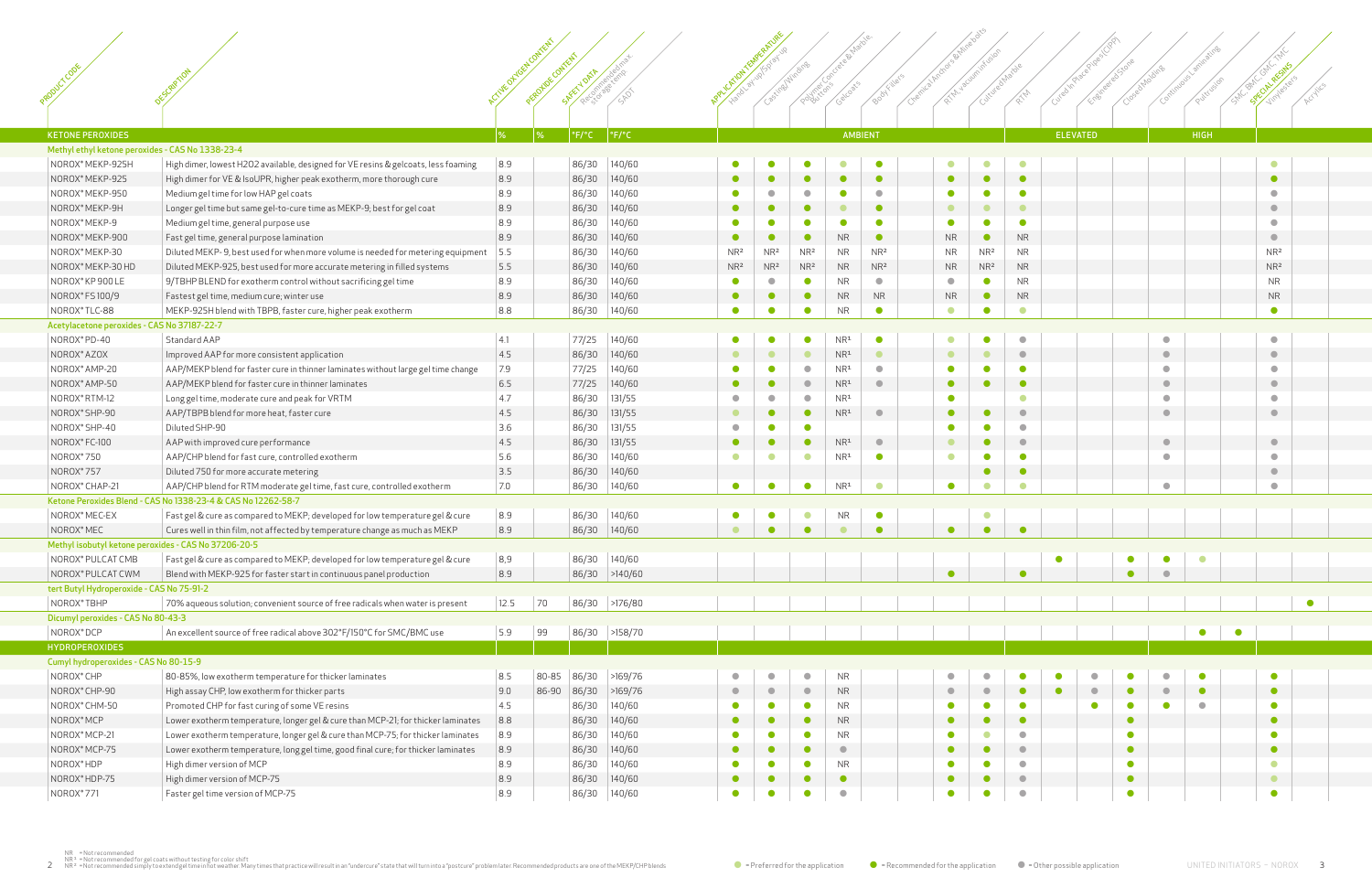

|                                                         |                                                                                   |      | PERIOR DE CONTENT | SPEECH DATA<br>Re storage                |                     |           | Casting/Windi | Podnicrons | Getcoats       | BootyFill              | RTM, vacuu<br>Cutture   |           | Cureo     | Engine                   | Closed Modine | Continu | Puttrusion  | SUC BACCARC.            | SACCIALRES              |  |
|---------------------------------------------------------|-----------------------------------------------------------------------------------|------|-------------------|------------------------------------------|---------------------|-----------|---------------|------------|----------------|------------------------|-------------------------|-----------|-----------|--------------------------|---------------|---------|-------------|-------------------------|-------------------------|--|
|                                                         |                                                                                   |      |                   |                                          |                     |           |               |            |                |                        |                         |           |           |                          |               |         |             |                         |                         |  |
| DIALKYL PEROXIDES                                       |                                                                                   | %    | $\frac{9}{6}$     | $ \hat{F}/\hat{C} $                      | $ \hat{F}/\hat{C} $ |           |               |            | <b>AMBIENT</b> |                        |                         |           |           | <b>ELEVATED</b>          |               |         | <b>HIGH</b> |                         |                         |  |
| NOROX <sup>®</sup> 305                                  | Technically pure flake                                                            | 4.0  | 99                | 86/30                                    | 122/50              |           |               |            |                |                        |                         |           |           |                          | $\bullet$     |         |             | $\bullet$               |                         |  |
| NOROX <sup>®</sup> DTBP                                 | An excellent source of free radicals above 212°F (100°C)                          | 10.8 | 99                | 81/27                                    | 167/75              |           |               |            |                |                        |                         |           |           |                          |               |         |             |                         |                         |  |
| NOROX <sup>®</sup> DTAP                                 | t-Amyl version of DTBP                                                            | 8.7  | 96                | 81/27                                    | 194/90              |           |               |            |                |                        |                         |           |           |                          |               |         |             |                         |                         |  |
| DIBENZOYL PEROXIDES - CAS No 94-360                     |                                                                                   |      |                   |                                          |                     |           |               |            |                |                        |                         |           |           |                          |               |         |             |                         |                         |  |
| BENOX®L-40LV                                            | 40%, sprayable BPO dispersion                                                     | 2.6  | 40                | 32-77/10-25 >122/50                      |                     | $\bullet$ | $\bullet$     | $\bullet$  | <b>NR</b>      | Ο<br>$\bullet$         | $\bullet$<br>٠          |           |           |                          | $\bullet$     |         | $\bullet$   |                         | $\bullet$               |  |
| BENOX®B-50                                              | 50% BPO paste in white color                                                      | 3.3  | 50                | 32-77/10-25 >122/50                      |                     | $\bullet$ | $\bullet$     | $\bullet$  | <b>NR</b>      | $\bullet$<br>$\bullet$ |                         |           |           |                          |               |         |             |                         | $\qquad \qquad \bullet$ |  |
| BENOX®B-55                                              | 55% BPO paste in a plasticizer                                                    | 3.6  | 55                | 32-77/10-25 >122/50                      |                     |           | $\bullet$     | $\bullet$  | <b>NR</b>      | $\bullet$<br>$\bullet$ |                         |           |           |                          |               |         |             |                         |                         |  |
| BENOX®C-50                                              | 50 % BPO free flowing, non-caking powder with a phthalate ester plasticizer       | 3.3  | 50                | 86/30                                    | 140/60              | $\bullet$ | $\bullet$     | $\bullet$  | <b>NR</b>      | $\bullet$<br>$\bullet$ |                         | $\bullet$ |           |                          |               |         |             |                         | $\bullet$               |  |
| BENOX®A-75                                              | 75% BPO granules in water                                                         | 5.0  | 75                | 32-77/0-25 >149/65                       |                     | $\bullet$ | $\bullet$     | $\bullet$  | <b>NR</b>      | Ο<br>$\bullet$         |                         |           |           |                          | $\bullet$     |         |             |                         |                         |  |
| BENOX®A-70                                              | 70% BPO granules in water                                                         | 4.5  | 70                | 32-77/0-25 >149/65                       |                     | $\bullet$ | $\bullet$     | $\bullet$  | <b>NR</b>      | $\bullet$<br>$\bullet$ |                         |           |           |                          | $\bullet$     |         |             |                         |                         |  |
| <b>PERESTERS</b>                                        |                                                                                   |      |                   |                                          |                     |           |               |            |                |                        |                         |           |           |                          |               |         |             |                         |                         |  |
| tert-Butyl perbenzoate - CAS No 4511-39-1               |                                                                                   |      |                   |                                          |                     |           |               |            |                |                        |                         |           |           |                          |               |         |             |                         |                         |  |
| NOROX <sup>®</sup> TBPB                                 | Efficient perester, "kicker", helps reduce residual styrene                       | 8.1  | >98               | 50-77/10-25 140/60                       |                     |           | $\bullet$     |            |                |                        | $\bullet$               |           |           |                          |               |         |             |                         | $\bullet$               |  |
| NOROX®P-20                                              | Promoted TBPB for elevated temperature processes with cobalt; ETA sub for 410 6.6 |      | 80                | 50-77/10-25 140/60                       |                     |           | $\bullet$     |            |                |                        |                         |           |           |                          |               |         |             |                         |                         |  |
| tert-Amyl perbenzoate - CAS No 614-45-9                 |                                                                                   |      |                   |                                          |                     |           |               |            |                |                        |                         |           |           |                          |               |         |             |                         |                         |  |
| NOROX®TAPB                                              | High efficient perester, lowest residual styrene levels                           | 7.6  | 98                | 50-77/10-25 149/65                       |                     |           | $\bullet$     |            |                |                        |                         |           |           |                          |               |         |             |                         |                         |  |
|                                                         | tert-Butyl peroxy-2-ethylhexyl carbonate - CAS No 34443-12-4                      |      |                   |                                          |                     |           |               |            |                |                        |                         |           |           |                          |               |         |             |                         |                         |  |
| NOROX <sup>®</sup> 400                                  | High efficient, low TOC-emission                                                  | 6.4  | 97                | max 68/20   158/70                       |                     |           |               |            |                |                        |                         |           |           |                          |               |         |             |                         |                         |  |
|                                                         | tert-Amyl peroxy-2-ethylhexyl carbonate - CAS No 70833-40-8                       |      |                   |                                          |                     |           |               |            |                |                        |                         |           |           |                          |               |         |             |                         |                         |  |
| NOROX <sup>®</sup> 401                                  | t-Amyl version, better cure, lower residual stryene                               | 6.2  | 97                | max 68/20   131/55                       |                     |           |               |            |                |                        |                         |           |           |                          |               |         |             |                         |                         |  |
| tert-Butyl peroxy-2-ethylhexanoate - CAS No 3006-82-4   |                                                                                   |      |                   |                                          |                     |           |               |            |                |                        |                         |           |           |                          |               |         |             |                         |                         |  |
| NOROX <sup>®</sup> 410                                  | Fast curing perester for reduced cycle times                                      | 7.3  | 99                | max 50/10                                | 95/35               |           |               |            |                |                        |                         |           | $\bullet$ |                          |               |         |             |                         |                         |  |
| NOROX® 410-500MS                                        | 50% diluted in Odorless Mineral Spirits (OMS) for better metering                 | 3.8  | 50                | 59/15                                    | 104/40              |           |               |            |                |                        |                         |           |           |                          |               |         |             |                         |                         |  |
| tert-Amyl peroxy-2-ethylhexanoate - CAS No 686-31-7     |                                                                                   |      |                   |                                          |                     |           |               |            |                |                        |                         |           |           |                          |               |         |             |                         |                         |  |
| NOROX <sup>®</sup> 411                                  | t-Amyl version for lower residual stryene, better cure                            | 7.3  | 99                | max 68/20 104/40                         |                     |           |               |            |                |                        |                         |           | $\bullet$ |                          |               |         |             |                         |                         |  |
| NOROX®411-750MS                                         | 25% dilution in Odorless Mineral Spirits (OMS) for better metering                | 5.2  | 75                | 50/10                                    | 95/35               |           |               |            |                |                        |                         |           |           |                          |               |         |             |                         |                         |  |
| tert-Butyl peroxyperneodecanoate - CAS No 26748-41-4    |                                                                                   |      |                   |                                          |                     |           |               |            |                |                        |                         |           |           |                          |               |         |             |                         |                         |  |
| NOROX® 420-750MS                                        | 75% solution in Odorless Mineral Spirits (OMS), fast starter, economical          | 6.2  | 75                | $23/-5$                                  | 59/15               |           |               |            |                |                        |                         |           |           |                          |               |         |             |                         |                         |  |
|                                                         | tert-Butyl peroxy-3,5,5-trimethylhexanoate - CAS No 13122-18-4                    |      |                   |                                          |                     |           |               |            |                |                        |                         |           |           |                          |               |         |             |                         |                         |  |
| NOROX <sup>®</sup> 425                                  | Environment friendly, high efficient perester, drinking water application         | 6.9  | 99                | max 68/20 140/60                         |                     |           |               |            |                |                        |                         |           | $\bullet$ |                          | $\bullet$     |         | $\bullet$   | $\bullet$               |                         |  |
| NOROX <sup>®</sup> 425 PR                               | Promoted NOROX® 425 for elevated temperature processes                            | 6.3  | 90                | max 68/20 131/55                         |                     |           |               |            |                |                        | $\qquad \qquad \bullet$ | $\bullet$ | $\bullet$ | $\overline{\phantom{a}}$ |               |         | $\bullet$   | $\bullet$               | $\bullet$               |  |
| PEROXYDICARBONATES                                      |                                                                                   |      |                   |                                          |                     |           |               |            |                |                        |                         |           |           |                          |               |         |             |                         |                         |  |
|                                                         | Di(4-tert.butylcyclohexyl)peroxydicarbonate - CAS No 15520-11-3                   |      |                   |                                          |                     |           |               |            |                |                        |                         |           |           |                          |               |         |             |                         |                         |  |
| NOROX <sup>®</sup> 600                                  | Fast kick off peroxide for two-step curing                                        | 3.8  | >96               | max 68/20   113/45                       |                     |           |               |            |                |                        | $\bullet$               |           | $\bullet$ |                          | $\bullet$     |         | $\bullet$   | $\bullet$               | $\bullet$               |  |
| NOROX® 600-CL2                                          | Class II-Fast kick off peroxide for two-step curing                               | 3.5  | 89                |                                          | 104/40              |           |               |            |                |                        |                         |           |           |                          | $\bullet$     |         | $\bullet$   | $\qquad \qquad \bullet$ | $\bullet$               |  |
| Dimyrisyl peroxydicarbonate                             | - CAS No 53220-22-7                                                               |      |                   |                                          |                     |           |               |            |                |                        |                         |           |           |                          |               |         |             |                         |                         |  |
| NOROX <sup>®</sup> 605                                  | Technically pure flake, low kick off temperature, economical                      | 3.0  | 97                | max 68/20 95/35                          |                     |           |               |            |                |                        |                         |           | $\bullet$ |                          |               |         | $\bullet$   | $\bullet$               |                         |  |
| TBIC                                                    | Most efficent styrene scavenger                                                   | 6.8  | 75                | 81/27                                    | 140/60              |           |               |            |                |                        |                         |           |           |                          | $\bullet$     |         | $\bullet$   | $\bullet$               |                         |  |
| bis(2-Ethylhexyl) peroxydicarbonate - CAS No 53220-22-7 |                                                                                   |      |                   |                                          |                     |           |               |            |                |                        |                         |           |           |                          |               |         |             |                         |                         |  |
| NOROX® 608-75-AL3                                       | fast kick off peroxide for two-step curing                                        | 3.5  | 75                | $\frac{1}{2}$ max 5/-15 $\frac{1}{41/5}$ |                     |           |               |            |                |                        |                         |           |           |                          |               |         | $\bullet$   | $\bullet$               |                         |  |
| <b>PERKETALS</b>                                        |                                                                                   |      |                   |                                          |                     |           |               |            |                |                        |                         |           |           |                          |               |         |             |                         |                         |  |
| 1,1-Di(tert.butylperoxy)cyclohexane - CAS No 3006-86-8  |                                                                                   |      |                   |                                          |                     |           |               |            |                |                        |                         |           |           |                          |               |         |             |                         |                         |  |
| NOROX® 505-80-AL3                                       | Hot curing initiator, long pot life, less affected by fillers and pigments        | 9.7  | 80                | 86/30                                    | 140/60              |           |               |            |                |                        |                         |           |           |                          |               |         |             | $\bullet$               |                         |  |
| 1,1-Di(tert.amylperoxy)cyclohexane - CAS No 15667-10-4  |                                                                                   |      |                   |                                          |                     |           |               |            |                |                        |                         |           |           |                          |               |         |             |                         |                         |  |
| NOROX® 510-80-AL3                                       | Hot curing initiator, long pot life, less affected by fillers and pigments        | 8.8  | 80                | 86/30                                    | 131/55              |           |               |            |                |                        |                         |           |           |                          |               |         |             | $\bullet$               |                         |  |
|                                                         | 1,1-Di(tert.butylperoxy)-3,3,5-trimethylcyclohexane - CAS No 6371-36-8            |      |                   |                                          |                     |           |               |            |                |                        |                         |           |           |                          |               |         |             |                         |                         |  |
| NOROX® 500-90-AL3                                       | Most efficient perketal, diluted version                                          | 5.3  | 90                | 86/30                                    | 158/70              |           |               |            |                |                        |                         |           | $\bullet$ |                          | $\bullet$     |         | $\bullet$   | $\bullet$               | $\bullet$               |  |
| NOROX®802-75-AL3                                        | Most useful for pigmented systems above 212°F (100°C) for pultrusion, SMC/BMC 6.3 |      | 75                | 59/15                                    | 104/40              |           |               |            |                |                        |                         |           |           |                          |               |         |             |                         |                         |  |
|                                                         |                                                                                   |      |                   |                                          |                     |           |               |            |                |                        |                         |           |           |                          |               |         |             |                         |                         |  |

4 NR<sup>2</sup> =Notrecommended simply to extend gel time in hot weather. Many times that practice will result in an "undercure" state that will turninto a "postcure" groblem later. Recommended products are one of the MEKP/CHP ble NR = Not recommended<br>NR = Not recommended for gel coats without testing for color shift<br>NR = = Not recommended simply to extend gel time in hot weather. Many times that practice will result in an "undercure" state that wil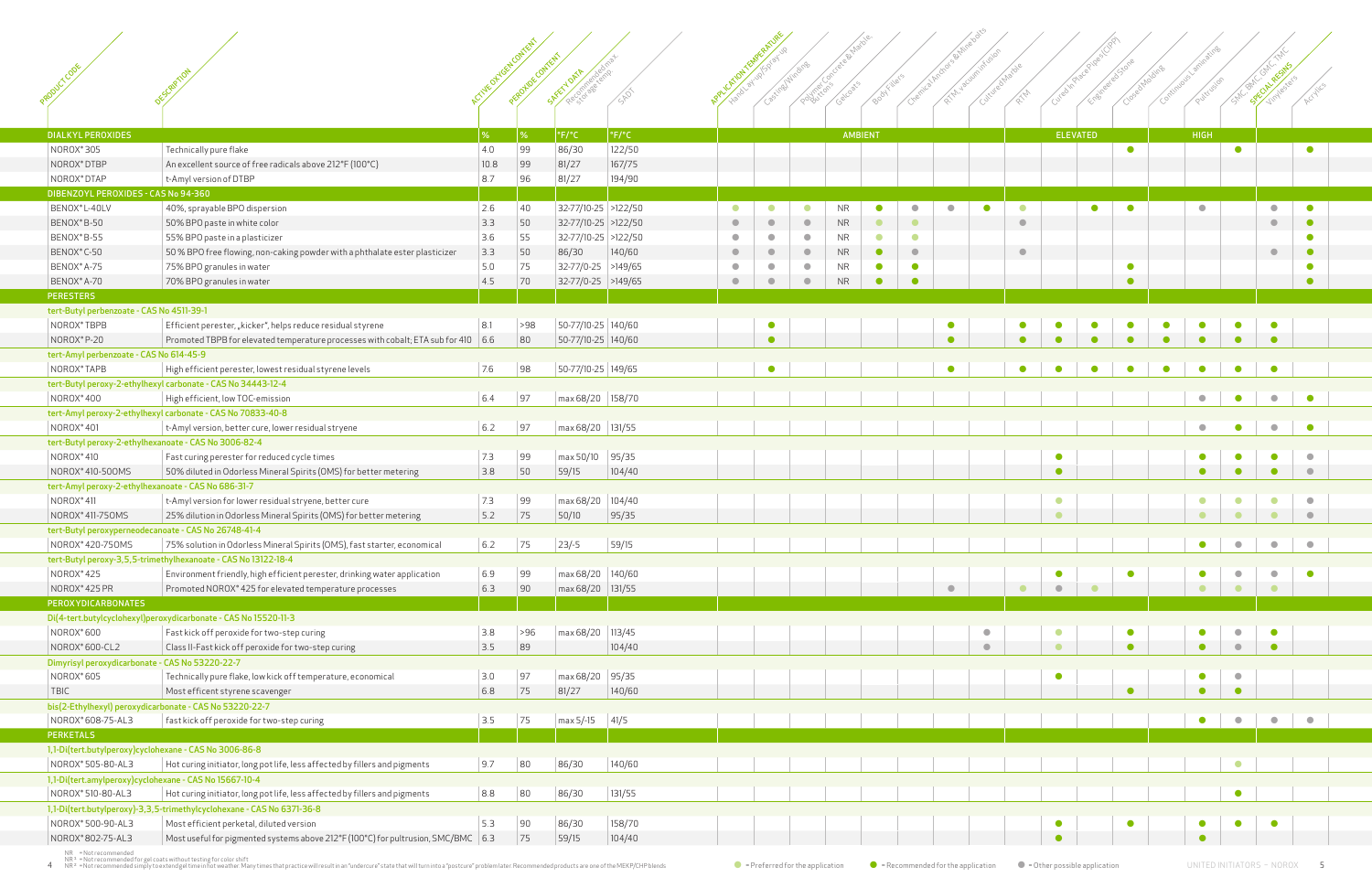# Half-Life

Peroxide decomposition rates are commonly reported in terms of half-life time or when 50% of the peroxide has decomposed at a certain temperature. Recommended organic peroxide heat temperatures commonly reflect the half-life time at 10 hours, 1 hour and 1 minute. The higher the half-life temperature, the more stable the peroxide. Half-life temperatures can vary based on formulations and solvents.

Using the Arrhenius equation, acronyms related to half-life time include:

 $k_d = A \cdot e^{-E} A^{\prime RT}$  and  $t_{1/2} = \ln 2/k_d$ 

- $k_d$ : Rate constant of the peroxide dissociation
- A: Arrhenius frequency factor
- $E_A$ : Activation energy for the dissociation<br>R: Ideal gas constant
- Ideal gas constant
- T: Temperature
- $t_{1/2}$ : Half-life time

Controlling the temperature is the most important constant. If the temperature is maintained well below its self-accelerating decomposition temperature (SADT), most hazards are avoided when shipping, handling or storing. For storage over a longer period of time, follow the manufacturer's temperature recommendations.

The  $T_c$  is the maximum transportation temperature recommended for the product's estimated time of arrival.  $T_c$  is not required if the SADT exceeds 50°C (122°F). Generally, the  $T_c$ mirrors SADT canister guidelines.

 $T_c$  = SADT minus 36°F if SADT < 68°F  $T_c$  = SADT minus 27°F if SADT < 95°F  $T_c$  = SADT minus 18°F if SADT < 122°F

# Self-Accelerating Decomposition Temperature (SADT)

The SADT is the lowest constant temperature for selfaccelerating decomposition when transporting packaged peroxides. At the SADT, when elevated heat temperatures from decomposition exceed the heat loss, over time, the peroxide's temperature increases and it decomposes faster or self-accelerates. The final decomposition may be uncontrollable.

The control temperature  $T_c$  is supplemented by an emergency temperature,  $T_{\rm e}$ , which is higher than the  $T_{\rm c}$  but still well below the SADT. The  $T_c$  may be exceeded if maintenance is necessary or until alternative cooling such as dry or wet ice is available. However, if the  $T<sub>P</sub>$  is reached, emergency procedures must be implemented immediately – for instance, cooling down the organic peroxides.

# Minimum/Maximum Recommended Storage Temperature

The maximum recommended storage temperature is lower than the control temperature for quality assurance purposes not safety. Keep in mind, some liquid or paste organic peroxides must not be stored below a certain minimum temperature as turbidity, phase separation, crystal deposits or solidification can occur.

# Control Temperature  $(T_c)$

SADT transportation temperatures are based on recommendations by the UN Committee of Experts on the Transportation of Dangerous Goods.

# Emergency Temperature (T<sub>e</sub>)

| <b>PRODUCT CODE</b>   | <b>CHEMICAL NAME</b>                                 | STORAGE<br>TEMP | EA<br>[KJ/MOL]                         | HALF LIFE TIME [°C] |                               |       |  |
|-----------------------|------------------------------------------------------|-----------------|----------------------------------------|---------------------|-------------------------------|-------|--|
|                       |                                                      |                 |                                        | 10H                 | 1H                            | 1 MIN |  |
| <b>DIPND</b>          | Di(2-neodecanoylperoxy-isopropyl)benzene             | $\bullet$       | 114                                    | 37                  | 54                            | 85    |  |
| <b>CUPND</b>          | Cumylperoxy-neodecanoate                             | $\bullet$       | 115                                    | 38                  | 55                            | 90    |  |
| <b>TOPND</b>          | 1,1,3,3-Tetramethylbutylperoxy-neodecanoate          | $\bullet$       | $117$                                  | 40                  | 57                            | 92    |  |
| <b>TAPND</b>          | tert. Amylperoxy-neodecanoate                        | $\bullet$       | 113                                    | 44                  | 62                            | 100   |  |
| $^\ast)$              | Peroxydicarbonates                                   | $\bullet$       | 144                                    | 47                  | 61                            | 90    |  |
| NOROX®420             | tert. Butylperoxy-neodecanoate                       | $\bullet$       | 121                                    | 47                  | 64                            | 100   |  |
| <b>TBPNH</b>          | tert. Butylperoxy-neoheptanoate                      |                 | 116                                    | 51                  | 69                            | 107   |  |
| <b>TAPPI</b>          | tert. Amylperoxy-pivalate                            | $\bullet$       | 121                                    | 53                  | 71                            | 110   |  |
| <b>DCLBP</b>          | Di(2,4-dichlorobenzoyl)peroxide                      | $\bullet$       | 121                                    | 54                  | 72                            | 110   |  |
| <b>TBPPI</b>          | tert. Butylperoxy-pivalate                           | $\bullet$       | 121                                    | 56                  | 74                            | 110   |  |
| <b>INP</b>            | Di(3,5,5-trimethyl-hexanoyl)peroxide                 | $\bullet$       | 117                                    | 59                  | 78                            | 120   |  |
| <b>DP</b>             | Didecanoyl-peroxide                                  | $\bullet$       | 126                                    | 62                  | 80                            | 120   |  |
| NOROX®305             | Dilauroyl-peroxide                                   | $\bullet$       | 126                                    | 62                  | 80                            | 120   |  |
| AIBN                  | 2,2'Azobis(isobutyronitrile)                         | $\bullet$       | 130                                    | 62                  | 80                            | 120   |  |
| <b>DHPEH</b>          | 2,5-Dimethyl-2,5-di(2-ethylhexanoylperoxy)hexane     | $\bullet$       | 137                                    | 67                  | 84                            | 125   |  |
| <b>PMBP</b>           | Di(4-methylbenzoyl)peroxide                          | $\bullet$       | 125                                    | 70                  | 89                            | 130   |  |
| <b>BENOX®</b>         | Dibenzoyl-peroxide                                   | $\bullet$       | 126                                    | 72                  | 91                            | 130   |  |
| NOROX®411             | tert.Amylperoxy-2-ethylhexanoate                     | $\bullet$       | 126                                    | 72                  | 91                            | 130   |  |
| NOROX® 410            | tert.Butylperoxy-2-ethylhexanoate                    | $\bullet$       | 135                                    | 74                  | 92                            | 130   |  |
| <b>TBPIB</b>          | tert.Butylperoxy-isobutyrate                         | $\bullet$       | 130                                    | $77$                | 96                            | 135   |  |
| <b>TBPM</b>           | tert.Butyl-monoperoxy-maleate                        | $\bullet$       | 116                                    | 82                  | 104                           | 150   |  |
| NOROX® PULCAT C       | Methylisobutylketoneperoxide                         | $\bullet$       | 125                                    | 90                  | 110                           | 155   |  |
| NOROX® 401            | tert.Amylperoxy-(2-ethylhexyl)carbonate              | $\bullet$       | 151                                    | 95                  | 113                           | 150   |  |
| NOROX® 500-90         | 1,1-Di(tert.butylperoxy)-3,5,5-trimethyl-cyclohexane | $\bullet$       | 143                                    | 95                  | 114                           | 155   |  |
| NOROX® 505-80         | 1,1-Di(tert.butylperoxy)cyclohexane                  | $\bullet$       | 138                                    | 97                  | 117                           | 160   |  |
| NOROX® 510-80         | 1,1-Di(tert.amylperoxy)cyclohexane                   | $\bullet$       | 135                                    | 87                  | 106                           | 152   |  |
| NOROX® TBIC           | tert.Butylperoxy-isopropylcarbonate                  | $\bullet$       | 138                                    | 97                  | 117                           | 160   |  |
| NOROX®425             | tert.Butylperoxy-3,5,5-trimethyl-hexanoate           | $\bullet$       | 147                                    | 100                 | 119                           | 160   |  |
| <b>DHPBZ</b>          | 2,5-Dimethyl-2,5-di(benzoylperoxy)hexane             | $\bullet$       | 147                                    | 100                 | 119                           | 160   |  |
| NOROX® 400            | tert.Butylperoxy-(2-ethylhexyl)carbonate             | $\bullet$       | 128                                    | 100                 | 122                           | 175   |  |
| <b>TBPA</b>           | tert.Butylperoxy-acetate                             | Ο               | 149                                    | 102                 | 121                           | 160   |  |
| <b>TAPB</b>           | tert.Amylperoxy-benzoate                             | $\bullet$       | 143                                    | 102                 | 122                           | 160   |  |
| NOROX® TBPB           | tert.Butylperoxy-benzoate                            | $\bullet$       | 143                                    | 104                 | 124                           | 165   |  |
| <b>BU</b>             | 2,2-Di(tert.butylperoxy)butane                       | $\bullet$       | 143                                    | 104                 | 124                           | 165   |  |
| <b>NBV</b>            | n-Butyl-4,4-di(tert.butylperoxy)valerate             |                 | 141                                    | 110                 | 131                           | 175   |  |
| EBU                   | Ethyl-3,3-di(tert.butylperoxy)butyrate               | 0               | 144                                    | 114                 | 135                           | 180   |  |
| <b>DCUP</b>           | Dicumyl-peroxide                                     |                 | 152                                    | 116                 | 136                           | 175   |  |
| <b>BCUP</b>           | tert.Butylcumyl-peroxide                             | $\bullet$       | 154                                    | 118                 | 138                           | 180   |  |
| <b>DTAP</b>           | Di(tert.amyl)peroxide                                | $\bullet$       | 129                                    | 118                 | 142                           | 190   |  |
| <b>DIPP</b>           | Di(2-tert.butylperoxy-isopropyl)benzene              | $\bullet$       | 142                                    | 120                 | 142                           | 190   |  |
| DHBP                  | 2,5-Dimethyl-2,5-di(tert.butylperoxy)hexane          | $\bullet$       | 142                                    | 120                 | 142                           | 190   |  |
| <b>DTBP</b>           | Di(tert.butyl)peroxide                               | $\bullet$       | 152                                    | 125                 | 146                           | 190   |  |
| <b>DYBP</b>           | 2,5-Dimethyl-2,5-di(tert.butylperoxy)hexyne-3        | $\bullet$       | 154                                    | 128                 | 149                           | 195   |  |
| <b>HMCN</b>           | 3,3,6,6,9,9,-Hexamethyl-1,2,4,5-tetraoxa-cyclononane | $\bullet$       | 146                                    | 135                 | 158                           | 205   |  |
| NOROX® CHP            | Cumyl-hydroperoxide                                  | $\bullet$       | 133                                    | 140                 | 166                           | 223   |  |
| TBHP                  | tert.Butyl-hydroperoxide                             | $\bullet$       | 149                                    | 173                 | 200                           | 260   |  |
| CUROX® CC-DC          | 2,3-Dimethyl-2,3-diphenylbutane                      |                 | 195                                    | 210                 | 234                           | 285   |  |
| *) PEROXYDICARBONATES |                                                      |                 |                                        |                     |                               |       |  |
| NOROX® 608-75         | Di(2-ethylhexyl)peroxydicarbonate                    | $\bullet$       | CHPC                                   |                     | Dicyclohexylperoxydicarbonate |       |  |
| SBPC                  | Di(sec-butyl)peroxydicarbonate                       | $\bullet$       | <b>NBPC</b>                            |                     | Di(n-butyl)peroxydicarbonate  |       |  |
| NOROX® 600            | Di(4-tert.butylcyclohexyl)peroxydicarbonate          | $\bullet$       | NOROX® 605 Dimyristylperoxydicarbonate |                     |                               |       |  |
| CEPC                  | Dicetylperoxydicarbonate                             | $\bullet$       |                                        |                     |                               |       |  |
|                       |                                                      |                 |                                        |                     |                               |       |  |

6 7 For precise values see specific product data sheetsde for storage temperature:  $\bigcirc$  = Deep refrigeration  $\bigcirc$  = Moderate refrigeration  $\bigcirc$  = Ambient temperature

# Safety Information